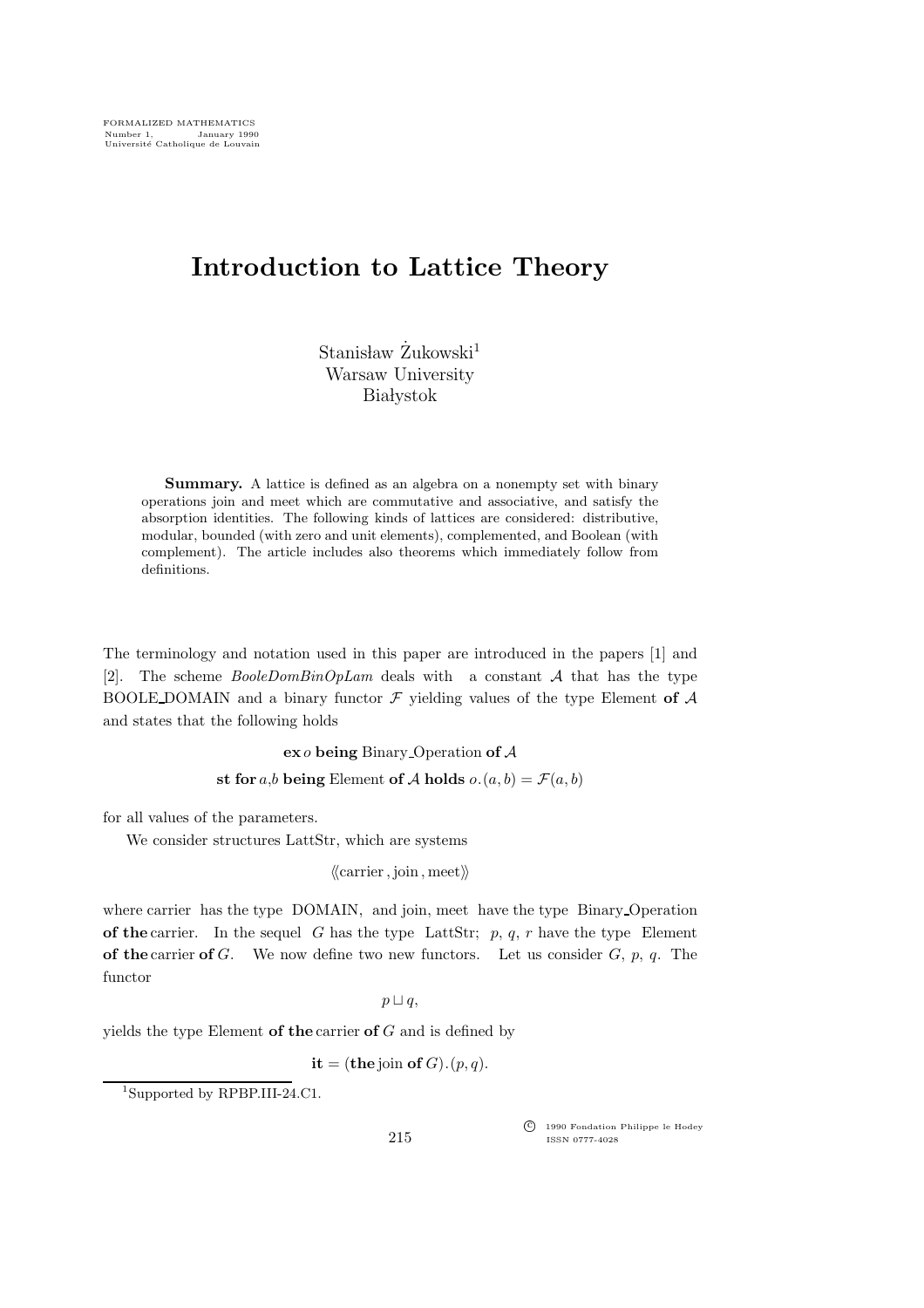The functor

$$
p \sqcap q,
$$

with values of the type Element of the carrier of  $G$ , is defined by

it = (the meet of  $G$ ). $(p, q)$ .

The following propositions are true:

(1) 
$$
p \sqcup q = (\mathbf{the}\,\mathrm{join}\,\,\mathbf{of}\,\,G). (p,q),
$$

(2) 
$$
p \sqcap q = (\textbf{the meet of } G). (p, q).
$$

Let us consider  $G, p, q$ . The predicate

$$
p \sqsubseteq q
$$
 is defined by  $p \sqcup q = q$ .

We now state a proposition

(3) 
$$
p \sqsubseteq q \text{ iff } p \sqcup q = q.
$$

The mode

Lattice ,

which widens to the type LattStr, is defined by

(for a,b being Element of the carrier of it holds  $a \sqcup b = b \sqcup a$ ) & (for a,b,c being Element of the carrier of it holds  $a \sqcup (b \sqcup c) = (a \sqcup b) \sqcup c$ ) & (for a,b being Element of the carrier of it holds  $(a \sqcap b) \sqcup b = b$ ) & (for a,b being Element of the carrier of it holds  $a \sqcap b = b \sqcap a$ ) & (for a,b,c being Element of the carrier of it holds  $a \sqcap (b \sqcap c) = (a \sqcap b) \sqcap c$ ) & for a,b being Element of the carrier of it holds  $a \sqcap (a \sqcup b) = a$ .

One can prove the following proposition

(4) (for *p,q* holds 
$$
p \sqcup q = q \sqcup p
$$
) & (for *p,q,r* holds  $p \sqcup (q \sqcup r) = (p \sqcup q) \sqcup r$ ) & (for *p,q* holds  $(p \sqcap q) \sqcup q = q$ ) & (for *p,q* holds  $p \sqcap q = q \sqcap p$ )  
& (for *p,q,r* holds  $p \sqcap (q \sqcap r) = (p \sqcap q) \sqcap r$ ) & (for *p,q* holds  $p \sqcap (p \sqcup q) = p$ )  
implies *G* is Lattice.

In the sequel  $L$  has the type Lattice;  $a, b, c$  have the type Element of the carrier of  $L$ . One can prove the following propositions:

- (5)  $a \sqcup b = b \sqcup a$ ,
- (6)  $a \sqcap b = b \sqcap a$ ,
- (7)  $a \sqcup (b \sqcup c) = (a \sqcup b) \sqcup c,$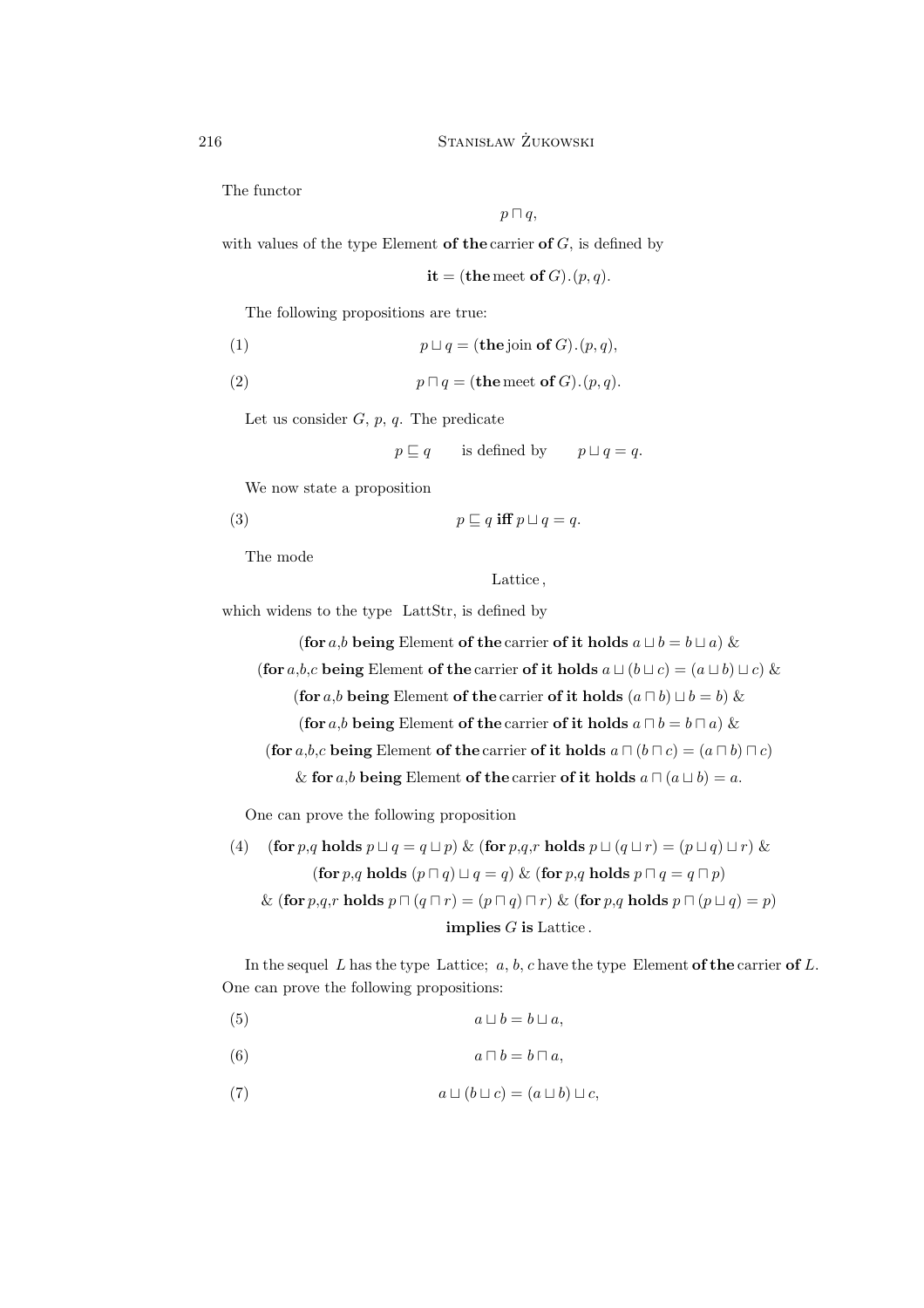(8) 
$$
a \sqcap (b \sqcap c) = (a \sqcap b) \sqcap c,
$$

$$
(9) \qquad (a \sqcap b) \sqcup b = b \& b \sqcup (a \sqcap b) = b \& b \sqcup (b \sqcap a) = b \& (b \sqcap a) \sqcup b = b,
$$

$$
(10) \qquad a \sqcap (a \sqcup b) = a \& (a \sqcup b) \sqcap a = a \& (b \sqcup a) \sqcap a = a \& a \sqcap (b \sqcup a) = a.
$$

The mode

Distributive Lattice ,

which widens to the type Lattice, is defined by

for a,b,c being Element of the carrier of it holds  $a \sqcap (b \sqcup c) = (a \sqcap b) \sqcup (a \sqcap c)$ .

Next we state a proposition

(11) 
$$
(\textbf{for } a, b, c \textbf{ holds } a \sqcap (b \sqcup c) = (a \sqcap b) \sqcup (a \sqcap c))
$$

implies L is Distributive Lattice .

The mode

Modular Lattice ,

which widens to the type Lattice, is defined by

for a,b,c being Element of the carrier of it st  $a \sqsubseteq c$  holds  $a \sqcup (b \sqcap c) = (a \sqcup b) \sqcap c$ .

One can prove the following proposition

(12) 
$$
(\textbf{for } a, b, c \text{ st } a \sqsubseteq c \text{ holds } a \sqcup (b \sqcap c) = (a \sqcup b) \sqcap c)
$$
  
**implies** *L* **is** Modular-Lattice.

The mode

Lower Bound Lattice ,

which widens to the type Lattice, is defined by

ex c being Element of the carrier of it

# st for a being Element of the carrier of it holds  $c \sqcap a = c$ .

Next we state a proposition

(13) 
$$
(\mathbf{ex}\,c\,\mathbf{st}\,\mathbf{for}\,a\,\mathbf{holds}\,c\sqcap a = c)
$$
 implies *L* is Lower-Bound-Lattice.

The mode

Upper Bound Lattice ,

which widens to the type Lattice, is defined by

ex c being Element of the carrier of it

st for a being Element of the carrier of it holds  $c \sqcup a = c$ .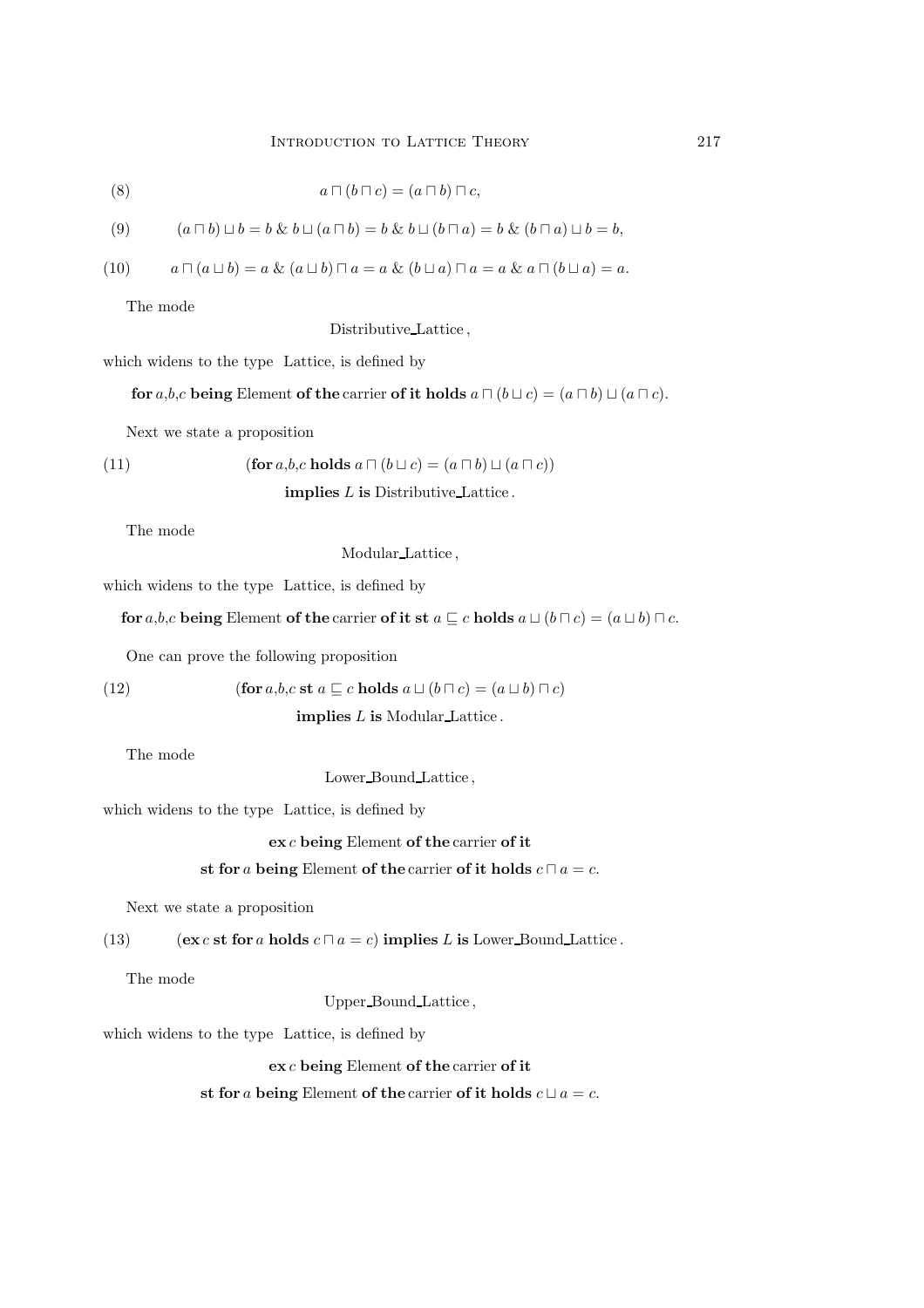One can prove the following proposition

(14) (ex c st for a holds  $c \sqcup a = c$ ) implies L is Upper Bound Lattice .

The mode

Bound Lattice ,

which widens to the type Lattice, is defined by

it is Lower Bound Lattice & it is Upper Bound Lattice .

Next we state a proposition

(15)  $L$  is Lower Bound Lattice & L is Upper Bound Lattice implies L is Bound Lattice .

Let us consider  $L$ . Assume that the following holds

$$
\mathbf{ex} \, c \, \mathbf{st} \, \mathbf{for} \, a \, \mathbf{holds} \, c \, \Box \, a = c.
$$

The functor

 $\perp$  L,

yields the type Element of the carrier of  $L$  and is defined by

it  $□ a =$  it.

Let  $L$  have the type Lower Bound Lattice. Let us note that it makes sense to consider the following functor on a restricted area. Then

 $\perp L$  is Element of the carrier of L.

Let us consider L. Assume that the following holds

ex c st for a holds  $c \sqcup a = c$ .

The functor

```
⊤ L,
```
with values of the type Element of the carrier of  $L$ , is defined by

it  $□ a =$  it.

Let  $L$  have the type Upper Bound Lattice. Let us note that it makes sense to consider the following functor on a restricted area. Then

 $\top L$  is Element of the carrier of L.

Let L have the type Bound Lattice. Let us note that it makes sense to consider the following functors on restricted areas. Then

 $\perp L$  is Element of the carrier of L,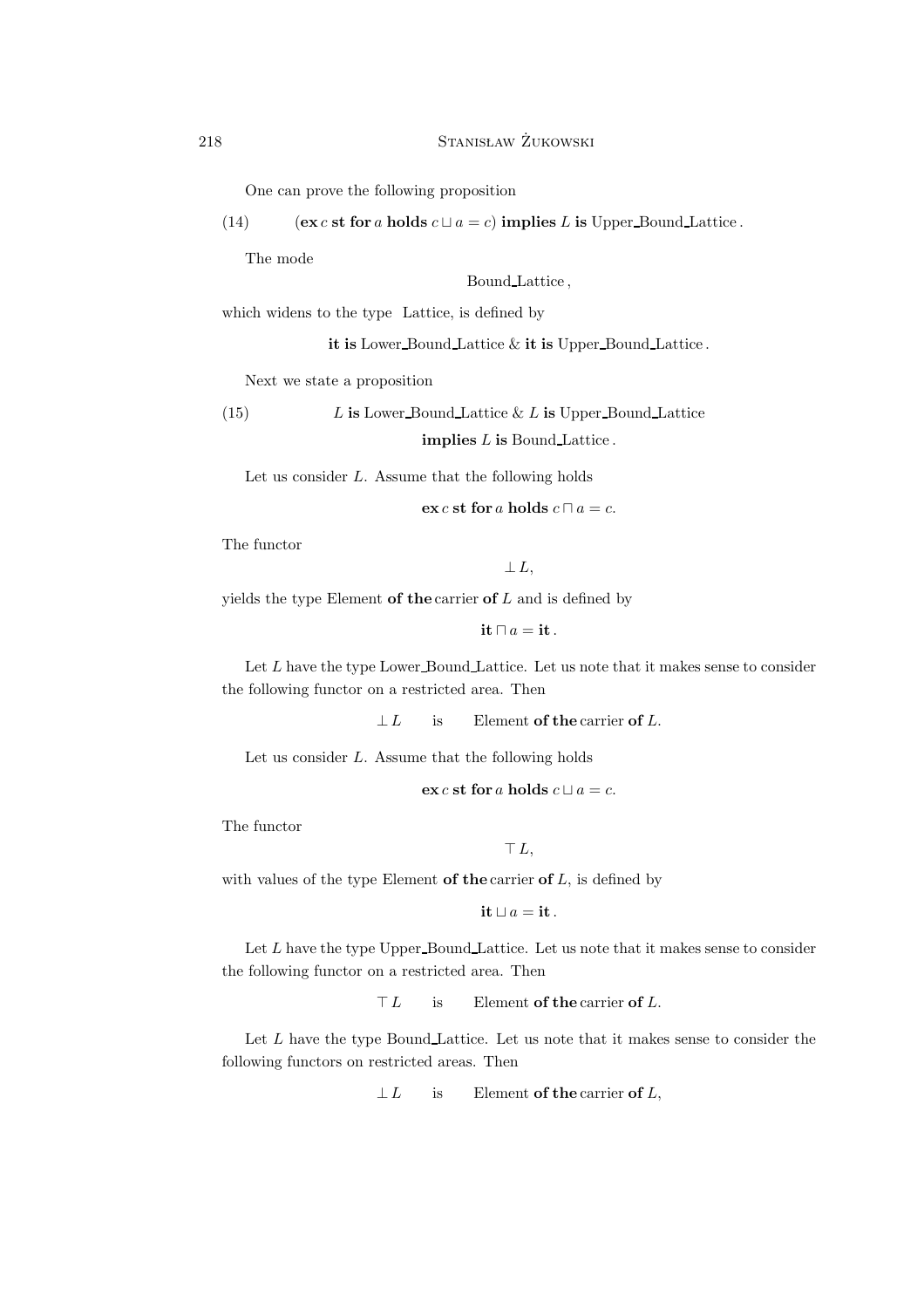$\top L$  is Element of the carrier of L.

Let us consider  $L, a, b$ . Assume that the following holds

L is Bound Lattice.

# The predicate

a is a complement of b is defined by  $a \sqcup b = \top L \& a \sqcap b = \bot L$ .

The mode

Lattice\_with\_Complement,

which widens to the type Bound Lattice, is defined by

#### for b being Element of the carrier of it

# $\mathbf{ex}$  a being Element of the carrier of it st a is a complement of b.

The mode

Boolean Lattice ,

which widens to the type Lattice with Complement, is defined by

it is Distributive Lattice .

The following propositions are true:

(16) 
$$
a \sqcup b = b \text{ iff } a \sqcap b = a,
$$

$$
(17) \t a \sqcup a = a,
$$

$$
(18) \t\t a \sqcap a = a,
$$

(19) **for** L holds (for a,b,c holds 
$$
a \sqcap (b \sqcup c) = (a \sqcap b) \sqcup (a \sqcap c)
$$
)  
iff for a,b,c holds  $a \sqcup (b \sqcap c) = (a \sqcup b) \sqcap (a \sqcup c)$ ,

- (20)  $a \sqsubseteq b$  iff  $a \sqcup b = b$ ,
- (21)  $a \sqsubseteq b$  iff  $a \sqcap b = a$ ,

$$
(22) \t a \sqsubseteq a \sqcup b,
$$

- (23)  $a \sqcap b \sqsubseteq a$ ,
- (24)  $a \sqsubseteq a$ ,
- (25)  $a \sqsubseteq b \& b \sqsubseteq c$  implies  $a \sqsubseteq c$ ,
- (26)  $a \sqsubseteq b \& b \sqsubseteq a$  implies  $a = b$ ,
- (27)  $a \sqsubseteq b$  implies  $a \sqcap c \sqsubseteq b \sqcap c$ ,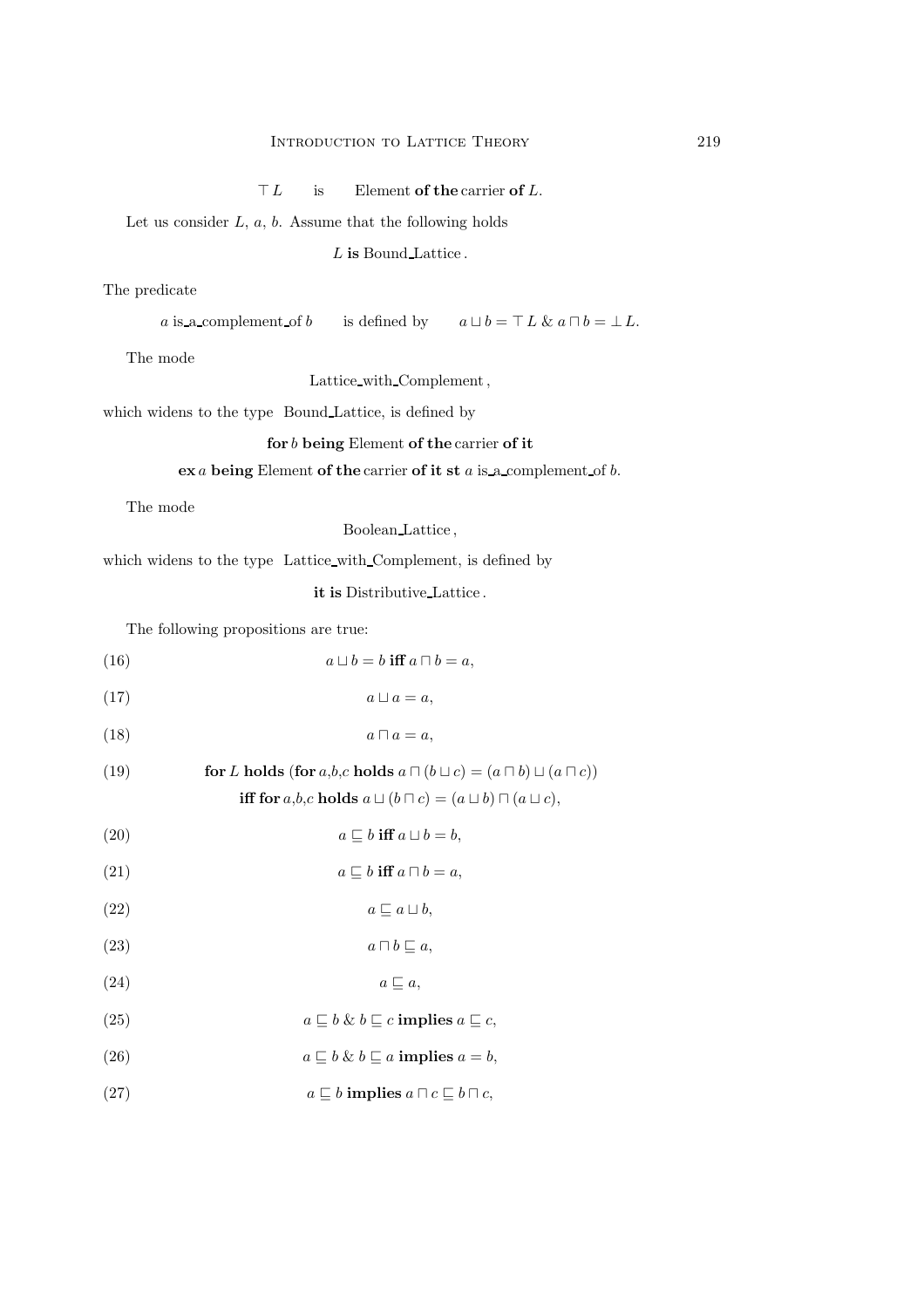$220$  Stanisław Żukowski

(28) 
$$
a \sqsubseteq b \text{ implies } c \sqcap a \sqsubseteq c \sqcap b,
$$

(29) (for *a,b,c* holds 
$$
(a \sqcap b) \sqcup (b \sqcap c) \sqcup (c \sqcap a) = (a \sqcup b) \sqcap (b \sqcup c) \sqcap (c \sqcup a))
$$
  
implies *L* is Distributive-Lattice.

In the sequel  $L$  denotes an object of the type Distributive Lattice;  $a, b, c$  de-

note objects of the type Element of the carrier of  $L$ . One can prove the following propositions:

(30) **for** *L* **holds** (for *a*,*b*,*c* **holds** 
$$
a \sqcap (b \sqcup c) = (a \sqcap b) \sqcup (a \sqcap c)
$$
)  
&**for** *a*,*b*,*c* **holds**  $(b \sqcup c) \sqcap a = (b \sqcap a) \sqcup (c \sqcap a)$ ,

(31) **for** *L* **holds** (for *a*,*b*,*c* **holds** 
$$
a \sqcup (b \sqcap c) = (a \sqcup b) \sqcap (a \sqcup c))
$$
  
&**for** *a*,*b*,*c* **holds**  $(b \sqcap c) \sqcup a = (b \sqcup a) \sqcap (c \sqcup a)$ ,

(32) 
$$
c \sqcap a = c \sqcap b \& c \sqcup a = c \sqcup b \text{ implies } a = b,
$$

(33) 
$$
a \sqcap c = b \sqcap c \& a \sqcup c = b \sqcup c \text{ implies } a = b,
$$

(34) 
$$
(a \sqcup b) \sqcap (b \sqcup c) \sqcap (c \sqcup a) = (a \sqcap b) \sqcup (b \sqcap c) \sqcup (c \sqcap a),
$$

$$
(35) \t\t\t L is Modular-Lattice.
$$

In the sequel  $L$  has the type Modular Lattice;  $a, b, c$  have the type Element of the carrier of  $L$ . One can prove the following two propositions:

(36) 
$$
a \sqsubseteq c \text{ implies } a \sqcup (b \sqcap c) = (a \sqcup b) \sqcap c,
$$

(37) 
$$
c \sqsubseteq a \text{ implies } a \sqcap (b \sqcup c) = (a \sqcap b) \sqcup c.
$$

In the sequel  $L$  has the type Lower Bound Lattice;  $a, c$  have the type Element of the carrier of  $L$ . We now state four propositions:

(38) 
$$
\mathbf{ex} \, c \, \mathbf{st} \, \mathbf{for} \, a \, \mathbf{holds} \, c \, \Box \, a = c,
$$

(39) 
$$
\perp L \sqcup a = a \& a \sqcup \perp L = a,
$$

(40) 
$$
\perp L \sqcap a = \perp L \& a \sqcap \perp L = \perp L,
$$

(41) ⊥ L ⊑ a.

In the sequel  $L$  denotes an object of the type Upper-Bound Lattice;  $a, c$  denote objects of the type Element of the carrier of  $L$ . The following four propositions are true:

(42) 
$$
\mathbf{ex} \, c \, \mathbf{st} \, \mathbf{for} \, a \, \mathbf{holds} \, c \, \sqcup a = c,
$$

(43) 
$$
\top L \sqcap a = a \& a \sqcap \top L = a,
$$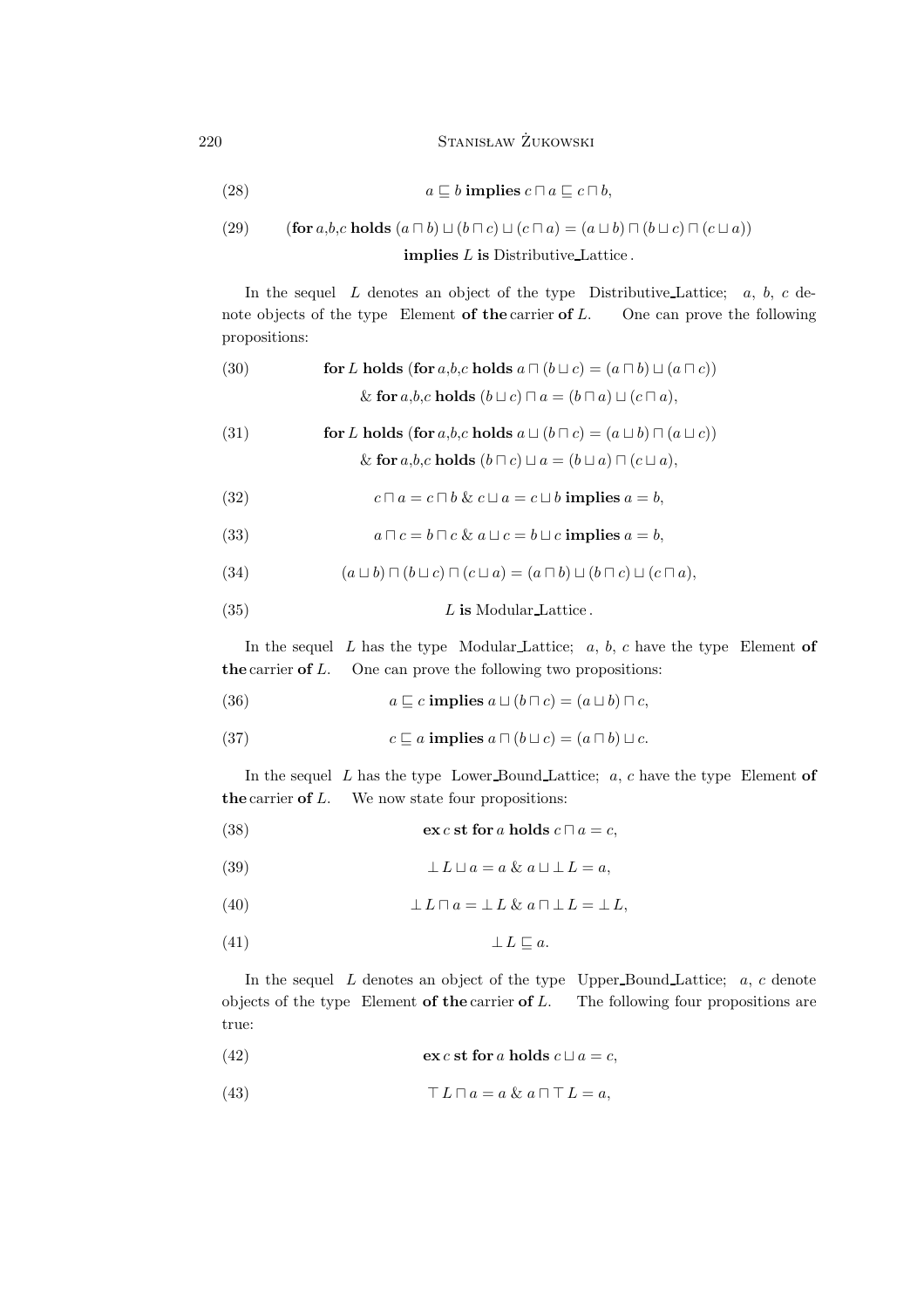(44) 
$$
\top L \sqcup a = \top L \& a \sqcup \top L = \top L,
$$

$$
(45) \t a \sqsubseteq \top L.
$$

In the sequel L has the type Lattice with Complement;  $a, b$  have the type Element of the carrier of L. One can prove the following proposition

(46) 
$$
\mathbf{ex}\,a\,\mathbf{st}\,a\,\mathbf{is\_a\_complement\_of}\,b.
$$

In the sequel  $L$  has the type Lattice. The arguments of the notions defined below are the following:  $L$  which is an object of the type reserved above;  $x$  which is an object of the type Element of the carrier of  $L$ . Assume that the following holds

L is Boolean Lattice.

The functor

 $x^{\mathrm{c}}$ ,

yields the type Element of the carrier of  $L$  and is defined by

it is a complement of  $x$ .

The arguments of the notions defined below are the following: L which is an object of the type Boolean Lattice; x which is an object of the type Element of the carrier of  $L$ . Let us note that it makes sense to consider the following functor on a restricted area. Then

$$
x^c
$$
 is Element of the carrier of L.

In the sequel  $L$  will denote an object of the type Boolean Lattice;  $a, b$  will denote objects of the type Element of the carrier of  $L$ . We now state several propositions:

(47) 
$$
a^c \sqcap a = \perp L \& a \sqcap a^c = \perp L,
$$

(48) 
$$
a^{c} \sqcup a = \top L \& a \sqcup a^{c} = \top L,
$$

$$
(49) \t ac c = a,
$$

(50) 
$$
(a \sqcap b)^c = a^c \sqcup b^c,
$$

(51) 
$$
(a \sqcup b)^{c} = a^{c} \sqcap b^{c},
$$

(52) 
$$
b \sqcap a = \bot L \text{ iff } b \sqsubseteq a^c,
$$

(53)  $a \sqsubseteq b$  implies  $b^c \sqsubseteq a^c$ .

In the sequel  $L$  will have the type Bound Lattice;  $a, b$  will have the type Element of the carrier of  $L$ . We now state three propositions:

(54)  $L$  is Lower Bound Lattice & L is Upper Bound Lattice ,